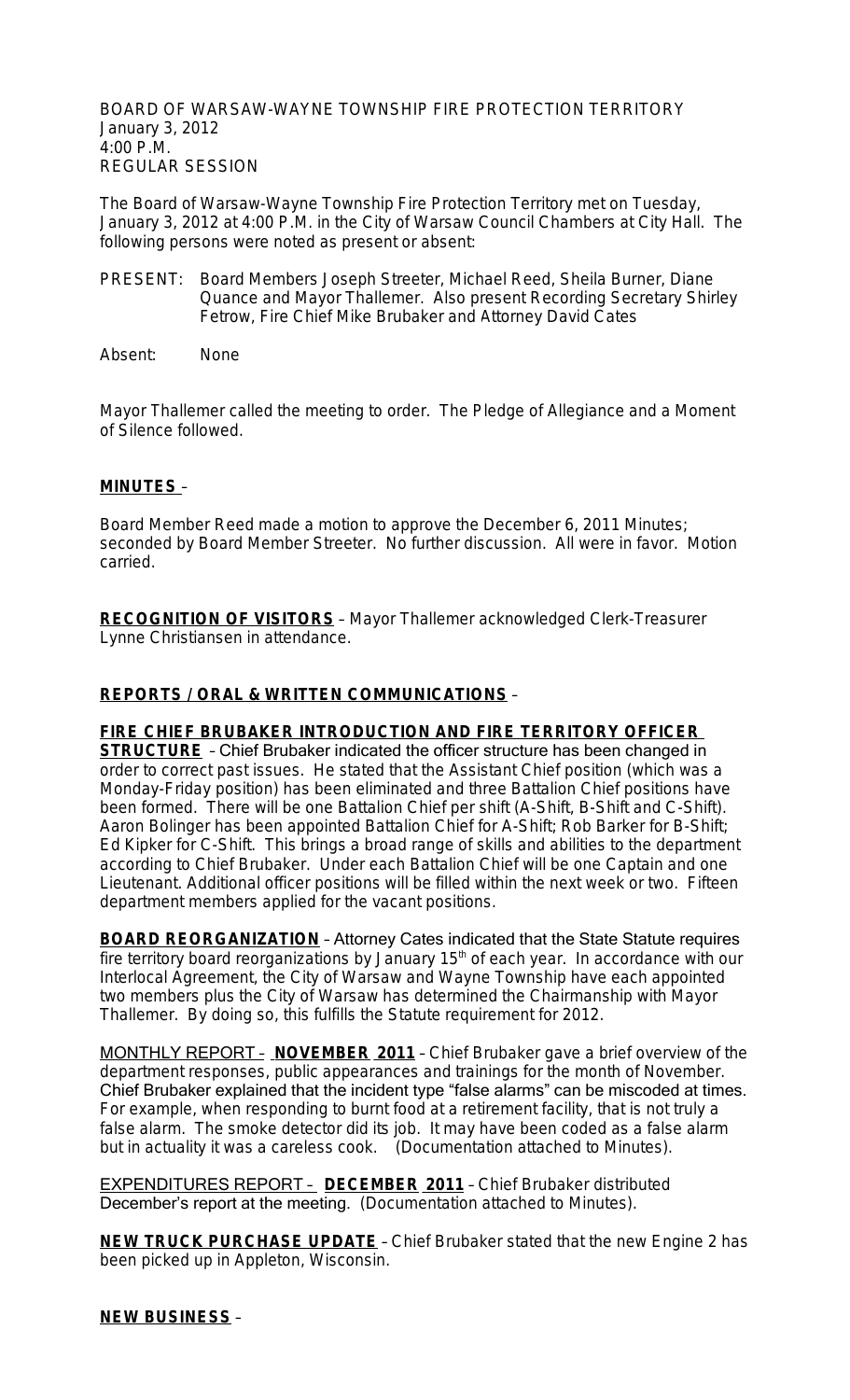**OATH OF OFFICE** – Clerk-Treasurer Christiansen performed the Oath of Office for all Warsaw-Wayne Township Fire Protection Territory Board Members.

**APPOINTMENT OF RECORDING SECRETARY** – Board Member Reed made a motion to appoint Shirley Fetrow as Recording Secretary; seconded by Board Member Burner and Board Member Streeter. All members were in favor.

## ORDINANCE NO. 2011-09-02 – 2012 FIRE TERRITORY SALARY ORDINANCE

**AND WAGES FOR 2012** – Ordinance No. 2011-09-02 was passed by City Council in September. The ordinance was presented to the Fire Territory Board along with the 2012 wages reflecting the longevity pay. Mayor Thallemer indicated this information was presented today for the Board's review and positive recommendation. Board Member Streeter made a motion for a positive recommendation; seconded by Board Member Burner. All members were in favor. (Documentation attached to Minutes).

ORDINANCE 2011-12-03 – AMENDMENT TO SALARY ORDINANCE ADDING **BATTALION CHIEF POSITION** - Mayor Thallemer indicated Ordinance 2011-12-03 was passed by the City Council on December 19, 2011. Board Member Streeter made a motion for a positive recommendation; seconded by Board Member Burner. All members were in favor. (Documentation attached to Minutes).

#### **GREEN, CATES & GROSSNICKLE FEE AGREEMENT/EMPLOYMENT LETTER** -

Chief Brubaker indicated the contract has remained the same for 2012. Board Member Reed made a motion to approve the contract and retain Mr. Cates under the same terms and conditions; seconded by Board Member Burner. All members were in favor. (Documentation attached to Minutes).

**CUMMINS CROSSPOINT, LLC CONTRACT** – Chief Brubaker stated this contract covers yearly maintenance for both generators at Station One and Station Two. Board Member Reed made a motion to approve the contract; seconded by Board Member Streeter. All members were in favor. (Documentation attached to Minutes).

**PRO AIR MIDWEST, INC. CONTRACT** - Chief Brubaker stated this agreement has been presented to the Board of Works through the Warsaw Police Department. A cost savings has been provided to the City by combining the police and fire department contracts. Board Member Quance made a motion to approve the contract; seconded by Board Member Burner. All members were in favor. (Documentation attached to Minutes).

## **TRAVEL REQUESTS** –

## **OTHER MATTERS THAT MAY COME BEFORE THE BOARD** –

#### A list of guests attending today's meeting is attached.

There being no further business, Mayor Thallemer asked for a motion to adjourn; so moved by Board Member Streeter; seconded by Board Member Reed. All members were in favor.

\_\_\_\_\_\_\_\_\_\_\_\_\_\_\_\_\_\_\_\_\_\_\_\_\_\_\_\_\_\_\_\_ \_\_\_\_\_\_\_\_\_\_\_\_\_\_\_\_\_\_\_\_\_\_\_\_\_\_\_\_\_\_\_

# **ATTEST:**

\_\_\_\_\_\_\_\_\_\_\_\_\_\_\_\_\_\_\_\_\_\_\_\_\_\_\_\_\_\_\_\_ \_\_\_\_\_\_\_\_\_\_\_\_\_\_\_\_\_\_\_\_\_\_\_\_\_\_\_\_\_\_\_ Shirley Fetrow, Recording Secretary Sheila Burner, Board Member

Diane Quance, Board Member Michael Reed, Board Member